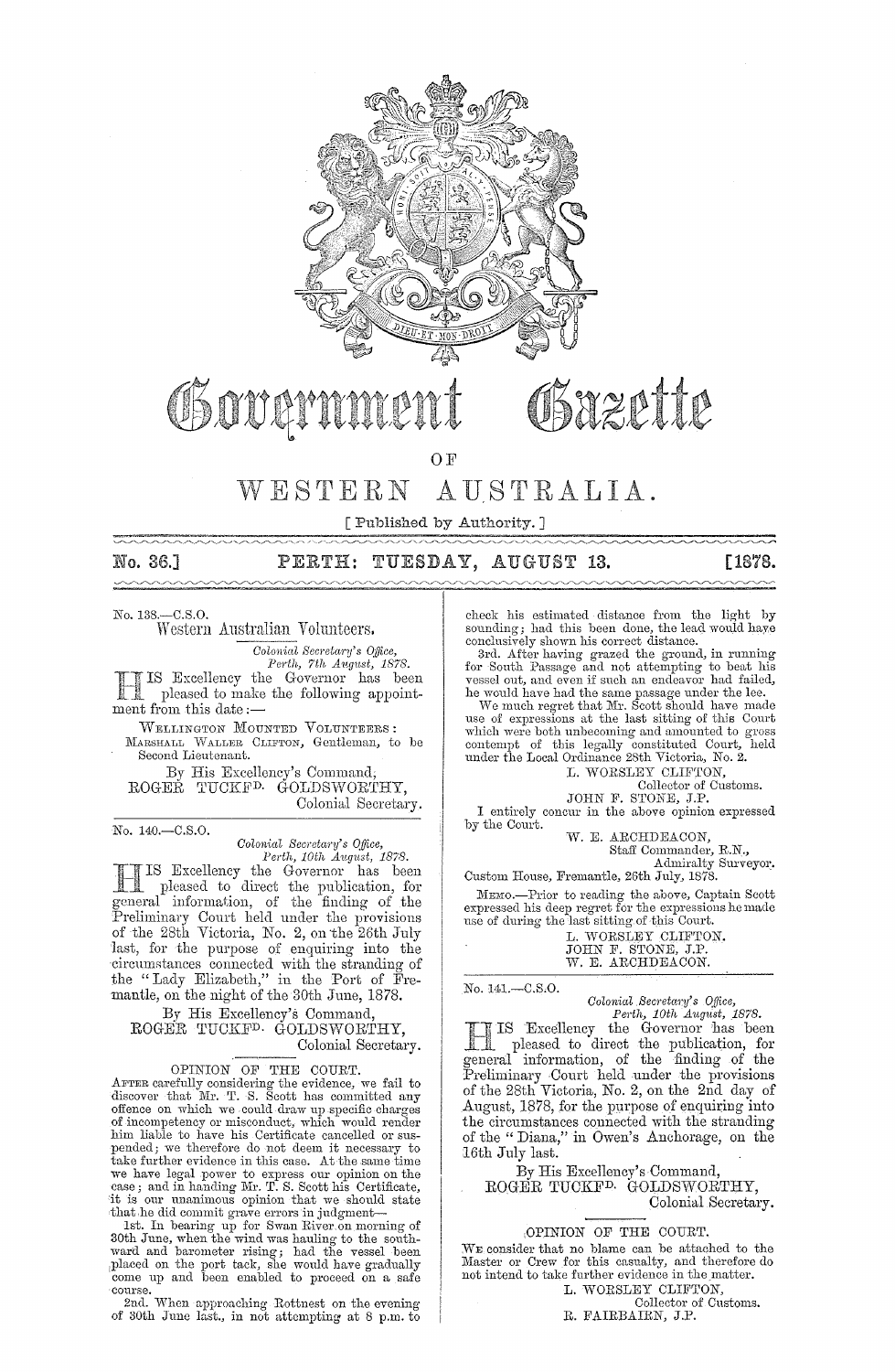No. 139 .- C.S.O.

 $Colonial$  Secretary's Office, *Pej·th, 10th* AUglwt, *1878.* 

# UANO.

# Lacepede Islands-Western Australia.

**HIS Excellency The Governor has been**<br>pleased to approve of the following<br>alterations in the Notice of 9th May 1878 alterations in the Notice of 9th May, 1878, inviting Tenders for the sole right of removing Guano from the Lacepede Islands.

The time for the receipt of such Tenders is extended from the 15th October to 15th January next.

The period for the issue of Licenses for the shipment of Guano under the regulations now in force, is extended from 15th August to 31st October next-and tbe period for the compulsory removal of such Guano from 15th October to 31st December next.

The Contract shall be deemed to commence on 1st April in lieu of 1st January, 1879.

By His Excellency's Command, ROGER TUCKF<sup>D.</sup> GOLDSWORTHY, Colonial Secretary.

Amended Notice-The Dates in Italic being substituted for those erased.

No. 87.--C.S.O.

*Colonial Secretary's Office, Pel'th, 9th May, 1878.* 

# GUANO.

# Lacepede Islands-Western Australia.

T HE Government of Western Australia I invites tenders from persons desirous of obtaining the sole right to remove guano from the Lacepede Islands group, whicb is situated in about  $17^{\circ}$  South Latitude, and  $122^{\circ}$  East Longitude from Greenwich, and on which it is calculated that there are now at least 40,000 tons of guano. Such tenders must be sent in to the Colonial Secretary, Perth, Western Australia, on or before the  $-1.5th$  October *15th January* next, but the Govenfment does not bind itself to accept the highest or any tender.

All tenders will have to state the price or royalty offered per ton for the guano (1) if shipped in the natural state;  $(2)$  if artificially prepared, dried, or sifted before shipment.

The person whose tender may be accepted (hereinafter spoken of as "the contractor") will have to bind himself to the following conditions  $:$ 

- 1. To remove the whole of the guano that there may be on the Islands.
- 2. To take it away at the minimum rate of twenty thousand tons a year.
- 3. To remove the guano in such a manner and from such places as may be from time to time pointed out by the Government Officer stationed on the Islands; and the contract will contain a clause providing that in case of the breach or neglect of these conditions, the contract shall be void, and the

contractor shall forfeit all buildings, erections, and plant that he may have set up on any of the Islands, and also the sum of two thousand pounds hereinafter mentioned.

The contractor will be required, within seven days after receiving a notification by Telegraph or otherwise that his tender is accepted, and before the issue of any license, to deposit in the hands of the Western Australian Government, or of such person. as they may name as their agent in this behalf, the sum of Two thousand pounds, as security for the due performance of the contract, and this sum will be retained by the Government until the termination of the contract, and will be liable to forfeiture as<br>hereinbefore mentioned. He will also be hereinbefore mentioned. required at the same time to pay a like sum of Two thousand pounds, by way of royalty, in advance. The contractor will at no time be at liberty to remove any guano unless the royalty ngreed upon has been paid, and no less sum than Two thousand pounds will be accepted at any time in payment of royalty until such time as there is left on the Ishmds a quantity of guano the agreed royalty on which shall be less than two thonsand pounds.

The only instructions that will be given to the Government Officer stationed bn the Islands, and which he will be required to insist upon with regard to the manner in wbich and the places from which the guano shall be removed, will be to divide the Islands into convenient sections, to point out the section or sections from which guano may be removed, and to require that the whole of anyone section be cleared before any new ground is entered on.

The quantity of guano taken by each ship on which royalty has to be paid shall be ascertained by adding 25 per cent. to the registered tonnage of timber-built ships, and 40 per cent. to the registered tonnage of iron-built ships, provided that, if the captain or agent of any ship, or the Government Officer, shall in any instance be dissatisfied with the foregoing arrangement, he shall be at liberty to cause the ship to be exactly measured according to Lloyd's rules, and the number of cubical feet so ascertained divided by 40 shall be taken to be the tonnage capacity of the ship.

No tonnage, light, or harbor dues will be charged in any port of the Colony on ships solely engaged in the guano trade, and no customs duties will be levied on goods and stores that may be landed on the islands for persons solely employed in the preparation and shipment of guano.

The contractor will be at liberty to erect on any or all of the islands any buildings, jetties, tramways, &c., and, subject to the conditions before expressed as to forfeiture, to remove the same at any time within six months of the termination of the contract.

No license for the shipment of guano under the regulations now in force will be granted after the 1-5<sup>th</sup> August 31st October next, and every such license granted after the date hereof, will provide for the compulsory removal of the guano for the shipment of which it is the permit, before the +5th Oetober 31st December next.

It will at all times be optional with the licensee to ship the guano in its natural state, or artificially prepared, dried, or sifted.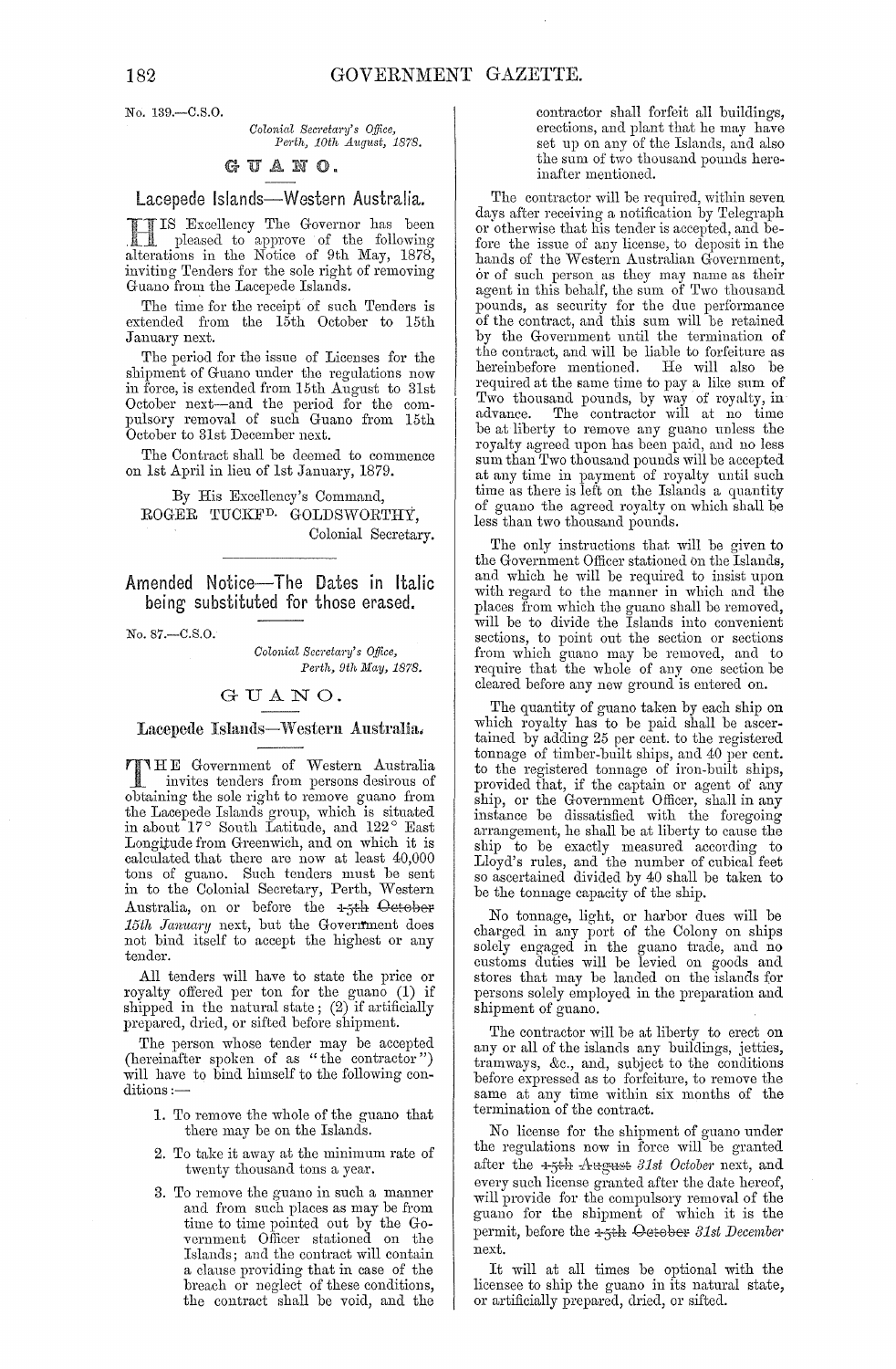The contract to be entered into in pursuance of this notice shall be deemed to commence on  $\frac{1}{2}$  January 4st,  $\frac{1}{3}$  April 1st, 1879.

Each tender, unless otherwise expressed, shall be deemed to be open to acceptance by the Government for the space of one calendar month from the 4-5th Cetober, 15th January, 1879, and the Government shall be at liberty to accept any tender by notifying to the person making it, by telegraph, that his tender is accepted. Any person who shall tender, and,<br>on his tender being accepted, shall fail to pay<br>the two several sums of Two thousand pounds as hereinbefore set forth, shall be deemed to have broken his contract, and the Government shall thereupon be at liberty to accept any other tender, and to hold such person responsible for all loss consequent on his breach of contract.

> By His Excellency's Command, MALCOLM FRASER, Surveyor General, in the absence of the Colonial Secretary.

No. 142.-C.S.O.

Colonial Secretary's Office,<br>Perth, 10th August, 1878.

IS Excellency the Governor directs the publication of the following Notices to Mariners for general information.

By His Excellency's Command. ROGÉR TUCKF<sup>D.</sup> GOLDSWORTHY. Colonial Secretary.

NOTICE TO MARINERS.

# [No.  $65.$ ]

NEW ZEALAND.

#### MIDDLE ISLAND-EAST COAST.

(1) ALTERATION IN COLOUR OF OAMARU BREAK-WATER LIGHT.

The Government of New Zealand has given Notice, that on<br>22nd April, 1878, the following alteration would be made in the<br>colour of the light exhibited on the breakwater, Oamaru<br>anchorage, viz.:

The light is a fixed green light, instead of fixed red as previously.

Noway.<br>The Borne-During bad weather, when the danger lights (two white lights horizontal with a red light between them) are shown from the flagstaff, the green light will not be exhibited. (2) ALTERATION IN COLOUR OF CAPE WANBROW LIGHT.

Also, that on 22nd April, 1878, the following alteration would<br>be made in the colour of the light exhibited at Cape Wanbrow,<br>Oamaru, viz.:-

The light is a fixed red light, instead of fixed white, as previously

(3) FIXED LIGHT ON MOERANGI PENINSULA.

(3) FIXED LIGHT ON MOERANGI PENINSULA.<br>
Also, that on 22nd April, 1878, a light would be exhibited<br>
from a lighthouse recently erceted on the south point of<br>
Moerangi (Moeraki) peninsula :—<br>
The light is a *fixed* white l

TOXIMATE: AND THE LOTESHIPS,<br>By Command of their Lordships,<br>FREDE. J. EVANS,<br>Hydrographer. wnite. F<br>53' 30" E.

Hydrographic Office, Admiralty, London,<br>24th May, 1878.

This Notice affects the following Admiralty Charts:—New Zealand Admiralty S. a. 1212; and Ninety Miles beach to Otago, No. 2532: Also, Admiralty List of Lights in South Africa, New Zealand, &c., 1878, Nos. 329 b, 329c, pa

### NOTICE TO MARINERS.

# [No. 61.] AUSTRALIA.-SOUTH COAST. PORT PHILLIP.

(1) BUOY WITH SELF-ACTING WHISTLE OFF BARWON<br>
The Government of Victoria has given Notice, that an<br>
Automatic (or self-acting) signal buoy has been placed off<br>
Barwon head, west side of entrance to Port Phillip:-

The buoy is moored in 12 fathoms water, with Barwon head bearing N.W., distant about  $1\frac{1}{2}$  miles. Mariners are requested to report as to the working of this buoy.

#### NEW ZEALAND.

NORTH ISLAND-EAST COAST. BAY OF ISLANDS.

(2) HARBOR LIGHT AT PORT RUSSEL, KORORARIKA BAY.

The New Zealand Government has given Notice, that on the 21st December, 1877, a harbor light was exhibited from a lamp post on the extremity of the Government wharf at Port Russel (Kororarika), Kororarika bay :—<br>
The light

NOTE.—Good anchorage will be found in Kororarika bay with<br>Kororarika point bearing North, and Port Russel light N.E. by<br>E.  $\frac{1}{2}$  E., in 4: fathoms water.

The bearings are Magnetic.  $\{Port \ Philip \ \ s_2^{\alpha} \}$  Easterly in 1878.<br>Variation, { Nororarika bay  $14^{\circ}$  } Easterly in 1878. (Rororarika ouy 12)<br>By Command of their Lordships,<br>FREDR. J. EVANS,<br>Hydrographer.

Hydrographic Office, Admiralty, London,<br>18th May, 1878.

This notice affects the following Admiralty Charts:<br> $\hspace{-.07cm}-\hspace{-.07cm}$ 

(1) Bass strait, sheet 2, No. 1695  $b$ ; Bass strait, western approach, No. 1693; and port Phillip, No. 1171  $a$ : Also, Australia Directory, Vol. I., 1876, page 268.

response to the Manufacture of the Manufacture of the and Bay of Islands, No. 1922; Hokianga to Tutulian, No. 2925; and Bay of Islands, No. 1099; Also, Admiralty List of Lights in South Africa, New Zealand, &c., 1878, page

No. 135.-C.S.O.

# Colonial Secretary's Office,<br>Perth, 1st August, 1878.

TITH reference to the notice which appeared in the Company V peared in the Government Gazette of the 18th June last, His Excellency the Governor is pleased to notify, for general information, that the Right Reverend the Bishop of Perth has applied to establish a Native Mission Settlement on the land set apart on the Upper Murchison, with the view to civilising and christianising the Aboriginal Inhabitants.

By His Excellency's Command, ROGER TUCKF<sup>D.</sup> GOLDSWORTHY, Colonial Secretary.

# Crown Lands' Office,<br>Perth, 12th August, 1878.

DOUNDARIES as given in *Government*<br> *Gazette* of 25th June, 1878, are now<br>
cancelled, and the following are substituted in lieu thereof:-

## 294 A, 100 acres. For a Well, &c., Bunbury Road.

Bounded by lines starting from the East side of<br>the road from Pinjarra to Bunbury at Telegraph<br>Post No. 1266, and extending East about 34 chains<br>50 links to the West boundary of Murray location 7; stated the North along said boundary about 27 chains;<br>thence North along said boundary about 27 chains; it Southwards to the starting point. All bearings true.

ROGER TUCKF<sup>D.</sup> GOLDSWORTHY, Acting Commissioner of Crown Lands.

# Department of Public Works,<br>Perth, 7th August, 1878.

TENDERS (endorsed "Tender for Sundries<br>for Photolithographic Department "\ will for Photolithographic Department,") will be received at this Office until noon of Monday, the 9th September, from persons willing to<br>supply sundry fittings and appliances for the Photolithographic Establishment.

Tenders to state the shortest time in which the whole will be supplied.

The Government do not bind themselves to accept the lowest or any tender, and will require the guarantee of two responsible persons for<br>the due performance of the Contract.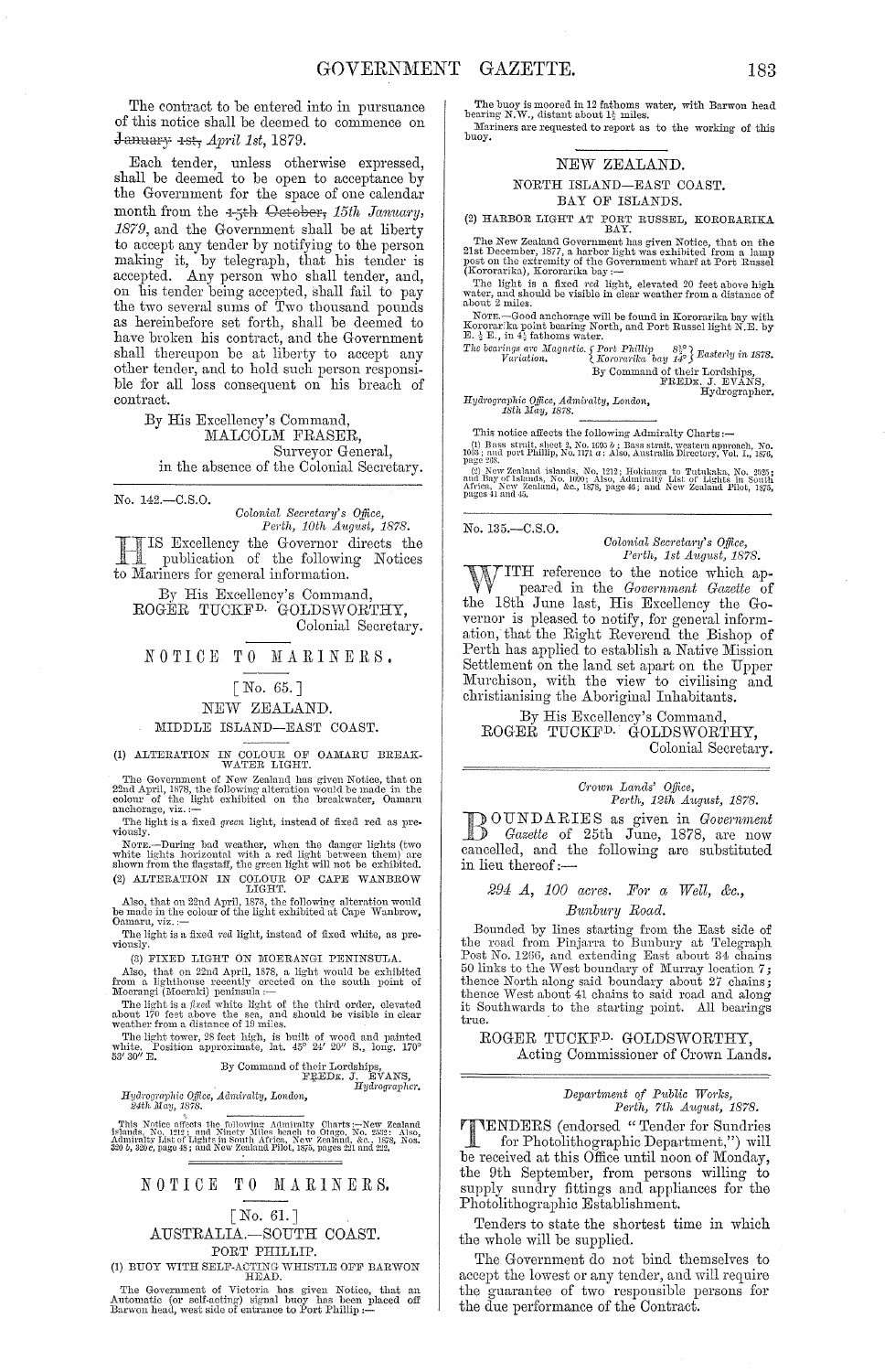Forms of Tender may be had on application to the various Resident Magistrates, and at the Public Works' Office, Perth, where full particulars can be obtained.

No tender will be entertained unless on the prescribed form.

#### JAS. H. THOMAS, Director of Public Works.

*Department of Public Works, Perth, 8th A1tgust, 1878.* 

TENDERS (endorsed "Tender for Police<br>Quarters, Guildford,") will be received Quarters, Guildford,") will be received at this Office until noon of Monday, the 9th September, from persons willing to perform certain repairs to the Police Quarters, &c., at Guildford.

Copy of specification, &c., may be seen on application at the Office of the Clerk to the Magistrates at Guildford.

Tenders to state the shortest time in which the work will be completed.

The Government do not bind themselves to accept the lowest or any tender, and will l'equire the guarantee of two responsible persons for the due performance of the Contract.

Forms of Tender may be had on application to the various Resident Magistrates, and at the Public Works' Office, Perth, where Plans, Specifications, Conditions, and full particulars can be obtained.

No tender will be entertained unless on the prescribed form.

> JAS. H. THOMAS, Director of Public Works.

*Depaj·tment of P1tbUc WOj'7cs, Perth, 7th August, 1878.* 

TENDERS (endorsed "Tender for Jarrah") Timber,") will be received at this Office until noon of Friday, the 13th September, from persons willing to supply and deliver at Capetown, Cape of Good Hope, about 300 tons of Jarrah Timber as follows: in straight balks from 20 to 50 feet in length.

|                 |              | ft. |             | inches.              |  |  |  |  |
|-----------------|--------------|-----|-------------|----------------------|--|--|--|--|
| 5               | $\rm pieces$ | 50  | long        | 15<br>15<br>$\times$ |  |  |  |  |
| 10              | ,,           | 45  | ,           | 15<br>15<br>$\times$ |  |  |  |  |
| 10              | $-22$        | 40  | ,,          | 15<br>15<br>$\times$ |  |  |  |  |
| 20              | ,,           | 50  | ,,          | 14<br>14<br>$\times$ |  |  |  |  |
| 20              | 55           | 45  | $^{\prime}$ | 14<br>14<br>$\times$ |  |  |  |  |
| 20              | ,,           | 40  | ,,          | 14<br>14<br>$\times$ |  |  |  |  |
| 30              | ,,           | 40  | 55          | 14<br>14<br>$\times$ |  |  |  |  |
| 30              | ,,           | 35  | "           | 12<br>12<br>$\times$ |  |  |  |  |
| 30              | ,,           | 30  | .93         | 12<br>12<br>$\times$ |  |  |  |  |
| 30              | "            | 25  | ,,          | 12<br>12<br>$\times$ |  |  |  |  |
| 30 <sup>°</sup> | ,,           | 20  | "           | 12<br>12<br>$\times$ |  |  |  |  |

The timber being for trial on the docks, wharfs, &c., it must be of the very best description; to be subject to approval after delivery.

Tenders to state the shortest time in which the whole will be supplied.

The Government do not bind themselves to accept the lowest or any tender, and will require the guarantee of two responsible persons for the due performance of the Contract.

Forms of Tender maybe had on application to the various Resident Magistrates, and at the Public Works' Office, Perth; where full particulars can be obtained.

No tender will be entertained unless on the prescribed form.

> JAS. H. THOMAS, Director of Public Works.

# *Department of Public Works,*<br>Perth, 6th August, 1878.

**TIENDERS** (endorsed "Tender for Gerald-<br>ton School,") will be received at this<br>Office until noon of Monday the 16th Son-Office until noon of Monday, the 16th September, from persons willing to erect the new Boys' and Girls' School, Geraldton.

Plans and specification may be seen, and full particulars obtained, on application to the Resident Engineer of the Geraldton and Northampton Railway, and at the Department of Public Works.

Tenders to. state the shortest time in which the work will be completed.

The Government do not bind themselves to accept the lowest or any tender, and will require the guarantee of two responsible persons for the due performance of the Contract.

Forms of Tender may be had on application to the various Resident Magistrates, and at the Public Works' Office, Perth, where Plans, Specifications, Conditions, and full particulars can be obtained.

No tender will be entertained unless on the prescribed form.

> JAS. H. THOMAS, Director of Public Works.

#### *Department of Public Works,*  $Perth, Sth\; August,$  1878.

TENDERS (endorsed "Tender for Timber for Rottnest,") will be received at this Office until noon of Monday, the 2nd September, from persons willing to supply and deliver on Rottnest Landing place, about 13 loads of first-class Jarrah Timber.

The whole to be delivered within six weeks after acceptance of tender.

The Government do not bind themselves to accept the lowest or any tender, and will require the guarantee of two responsible persons for the due performance of the Contract.

Forms of Tender may be had on application to the various Resident Magistrates, and at the Public Works' Office, Perth, where Specifications, Conditions, and full particulars can be obtained.

No tender will be entertained unless on the prescribed form.

> RICHD. R. JEWELL, Pro Director of Public Works.

*Department of Public Works,*<br> *Perth, 6th August, 1878.* 

TENDERS (endorsed "Tender for Busselton School,") will be received at this Office until noon of Monday, the 16th September, from persons willing to perform certain alterations and additions to the  $\epsilon$ Girls' and Infants' School at Busselton.

Plans and specification may be seen, and full particulars obtained, on application at the office of the Resident Magistrate, Vasse, and at the Department of Public Works, Perth.

Tenders to state the shortest time in which the work will be completed.

The Government do not bind themselves to accept the lowest or any tender, and will require the guarantee of two responsible persons for the due performance of the Contract.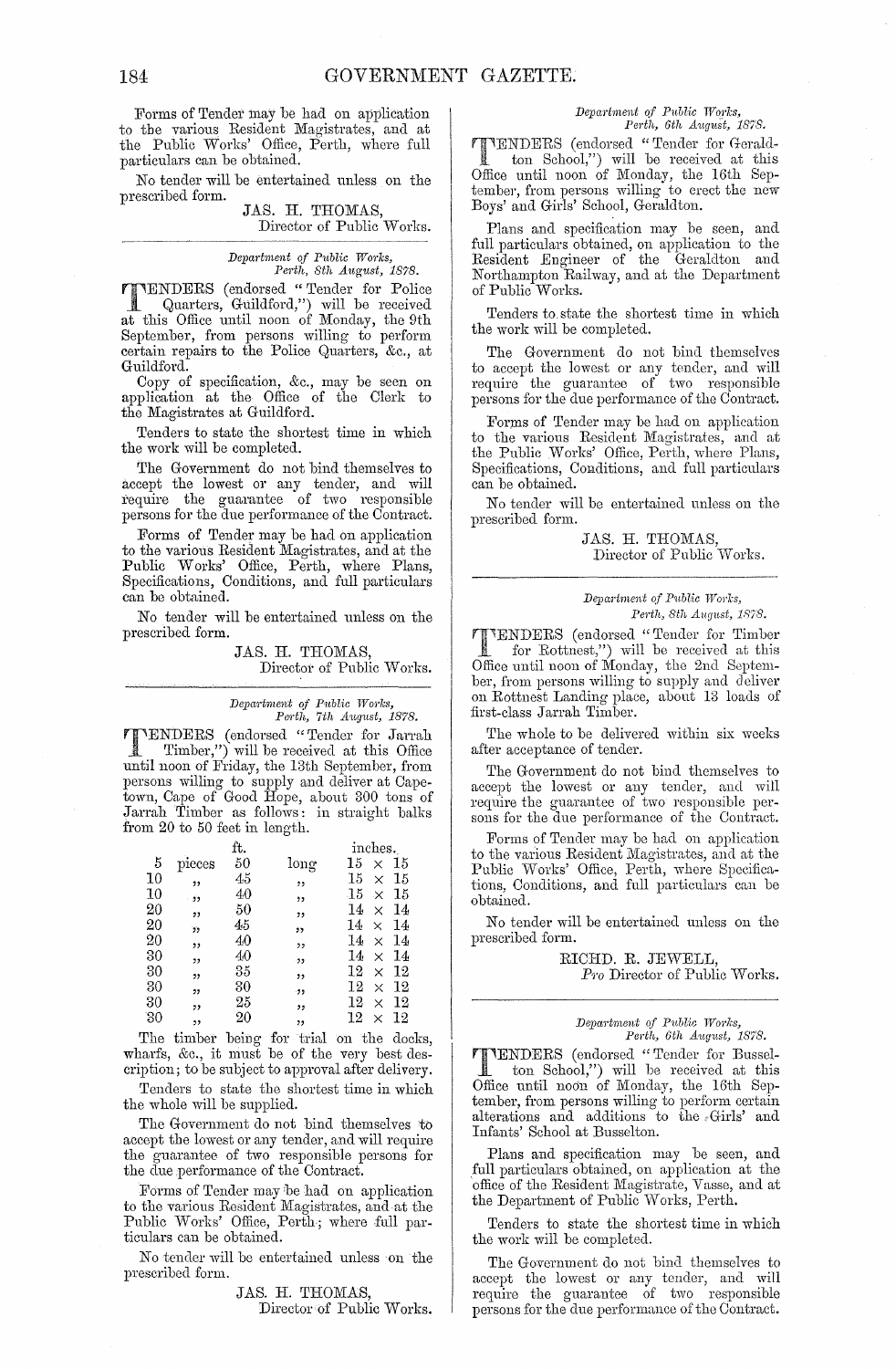Forms of Tender may be had on application to the various Resident Magistrates, and at the Public Works' Office, Perth, where Plans, Specifications, Conditions, and full particulars can be obtained.

No tender will be entertained unless on the prescribed form.

> JAS. H. THOMAS, Director of Public Works.

MAIL NOTICE. *General Post Office,*<br>*Perth, 10th August, 1878.* 

*Perth, 10th August, 1878.*<br> **MALLS** for transmission by COASTING MAILS for transmission by COASTING of Good Hope, &c., the Australian Colonies, New Zealand, Tasmania, and America, will close as under:--

At Geraldton, Champion Bay, on Wednesday, August 28th, at 8 a.m.

At the GENERAL POST OFFICE, PERTH, on Friday, August 30th, at 9 p.m.

At Fremantle, on Friday, August 30th, at 9p.m.

At Bunbury, on Saturday, August 31st, at 2 p.m.

At Busselton, on Saturday, August 31st, at 6p.m.

*At the General Post Office, Perth*;—

Money Orders for transmission by the above conveyance will be issued on the United Kingdom, the Australian Colonies, New Zealand, and Tasmania, up to 11 a.m. on Friday, 30th August.

Letters for Registration must be posted one hour before the closing of the Mails.

Late Letters, on payment of a fee of 6d., may be posted one hour after the closing of the Mails.

Newspapers must be posted one hour before the closing of the Mails, otherwise they will not be forwarded until the next Mail.

]\/1 A I L S for Albany, Bannister, Vlilliams River, Arthur River, Kojonup, and the Albany Road, will be made up at this Office on *Friday, 30th August*, at 11 a.m.

A. HELMICH, Postmaster-General, and General Superintendent of Telegraphs.

*Crown Lands' Office,*<br>Perth, 17th June, 1878. *Pel'th, 17th J1me, 1878.* 

r!J 'HE Government of vVestern Australia, <sup>~</sup>having established a Sericultural Farm and Mulberry Plantation at Claisebrook, in the City of Perth, and brought it into good working order, desires now to let it on lease, for a term of fourteen years. The contents are about sixteen acres, well and securely fenced, planted with over four thousand mulberry trees, of which one-half are in bearing and should yield during the ensuing season over a ton weight of leaves, and this yield can soon be increased tenfold by careful culture.

The following varieties will be found in the plantation :—Morus Alba, M. Roseleaf, M. Multicaulis, M. Japonica, M. Tartarica, M. Chinese, and some twelve others.

The buildings consist of a two-roomed cottage, and a magnanerie or worm house, 30ft. by 15ft., well built of concreted material and fitted with trays and other appliances designed and adapted for educating about fifty thousand worms at once.

The value of the silk already produced is too well known to need comment.

Offers will be received up to the 20th August next, conveyed by either letter or telegram, addressed to the Commissioner of Crown Lands.

Immediate occupation can be given, but on the receipt of letter or telegram noting acceptance of offer the agreed rental must be at once paid for the first year, before entry is given, and afterwards for each succeeding year in advance.

The tenant will not be allowed to sub-let any part of the land, and a right of immediate re-entry will be reserved to the Government if it is seen at any time that the tenant is injuring or failing to keep in proper repair and order all the above-mentioned buildings, fences, and plantation.

Further information can be obtained on application to the Commissioner of Crown Lands, Perth, Western Australia.

By Command,

MALCOLM FRASER, Commissioner of Crown Lands.

# "The Perth Drainage Rate Act, 1875."

| Dr.                                                                                                                               |                                                          |          |                | The Perth Cuy Council in Account Current with the Colomal Treasurer,<br>(Section 2, 42 Vict., No. 8.)                                                           |                                          |       | Cr.         |
|-----------------------------------------------------------------------------------------------------------------------------------|----------------------------------------------------------|----------|----------------|-----------------------------------------------------------------------------------------------------------------------------------------------------------------|------------------------------------------|-------|-------------|
| 1878.<br>Aug. 12.—To amount of debt (under au- )<br>thority 39 Victoria, No. 17<br>3 months' interest at 6 per )<br>cent. to date | $\mathcal{L}$ s.d.<br>$-2000$ 0 0<br>30<br>$\pounds2030$ | $\theta$ | 0 <sub>0</sub> | 1878.<br>Aug. 12.-By 3 months' interest<br><b>Contract</b><br>" Reduction of principal<br>55<br>Balance on 12th Aug., 1878 1790 0 0<br>$\overline{\phantom{a}}$ | £<br>30 0 0<br>$\ldots$ 210 0 0<br>£2030 | s. d. | $0 \quad 0$ |

*The Perth City Council in Account Current with the Colonial Treasurer,* 

GEO. PHILLIPS, Acting Colonial Treasurer. H. BIRCH, Treasurer Perth City Council.

Perth, 12th August, 1878.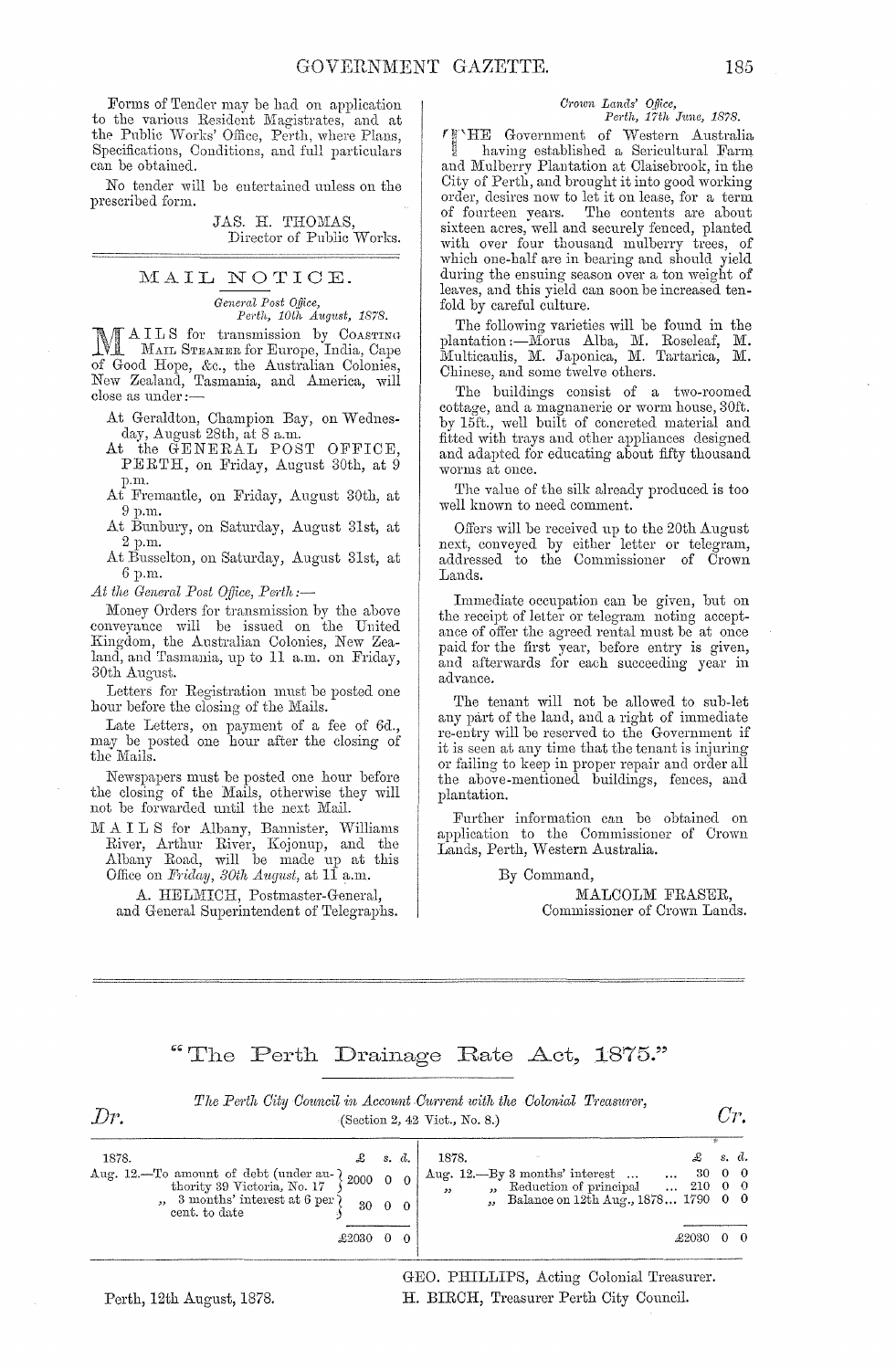*Crown Lands' Office, Perth, 12th August, 1878.* 

IIS Excellency the Governor has been pleased, on the recommendation of the Acting Commissioner of Crown Lands, to set apart as Public Reserves the land described in the Schedule helow for the nurnoses herein set forth :... **below for the Governor has below for the purposes herein set forth:**-

|  |  |  |  | RESERVES. |  |
|--|--|--|--|-----------|--|
|  |  |  |  |           |  |
|  |  |  |  |           |  |

| Recorded<br>Number. | Content.<br>A. R. P. |                    |  |                                                                                                                                                                                                                                                                                                                                                                                                                  |                                                                 |  | Description of Boundaries. | Purpose for which made. |
|---------------------|----------------------|--------------------|--|------------------------------------------------------------------------------------------------------------------------------------------------------------------------------------------------------------------------------------------------------------------------------------------------------------------------------------------------------------------------------------------------------------------|-----------------------------------------------------------------|--|----------------------------|-------------------------|
| 298 A               | 65                   | $0\quad 0$         |  | Bounded by lines starting from the South-East corner<br>of Wellington location 157, and extending North 9 chains<br>98 links, East 6 chains 35 links, North 20 chains 59<br>links, East 13 chains 65 links, North 4 chains 41 links,<br>East 15 chains 97 links, South 16 chains 72 links, West<br>20 chains, South 18 chains 32 links, and West 15 chains<br>60 links to the starting point. All bearings true. | For a watering<br>$_{\rm place}$<br>$_{\rm on}$<br>Hough Brook. |  |                            |                         |
| 306 A               |                      | $4\quad 2\quad 17$ |  | Perth Town Lots H 56, 57, 58, 62, and H 64.                                                                                                                                                                                                                                                                                                                                                                      | For a Presbyterian Church<br>and Manse.                         |  |                            |                         |
| 307 A               | 0                    | 2 16               |  | 1. Town Lot 566. Geraldton.                                                                                                                                                                                                                                                                                                                                                                                      |                                                                 |  |                            |                         |
| 308A                | $\boldsymbol{2}$     | 124                |  | 1. Suburban Lot No. 4. Geraldton.                                                                                                                                                                                                                                                                                                                                                                                |                                                                 |  |                            |                         |
| 309A                | 200                  | $0\quad 0$         |  | Bounded on the North-east by 60 chains 3 links of<br>Gregory Road, on the South-east by 20 chains of Bootenal<br>Road, on the North-north-west by a West-south-west<br>line of 41 chains, and on the South-west by the right<br>bank of the Greenough River. All measurements more<br>or less.                                                                                                                   | For Wesleyan Methodist<br>Churches and Glebes.                  |  |                            |                         |
| 310 A               | $100 \t 0 \t 0$      |                    |  | Bounded by lines starting from a spot 12 chains 50<br>links South from the South-east corner of a Reserve for<br>the Church of England, No. 67A, and extending North<br>25 chains, and East 40 chains; the opposite boundaries<br>being parallel and equal.                                                                                                                                                      |                                                                 |  |                            |                         |
| 311 A               | $^{2}$               | $0\quad 0$         |  | Bounded on the Northward by 6 chains of Spring<br>Road, and on the Eastward by 3 chains 33 links of Pen-<br>sioner Road; the opposite boundaries being parallel and<br>equal.                                                                                                                                                                                                                                    | For Schools, Kojonup town-<br>site.                             |  |                            |                         |

ROGER TUCKFD. GOLDSWORTHY, Acting Commissioner of Crown Lands.

### WESTERN AUSTRALIA.

Meteorological Observations for the Week ending 7th August, 1878.

WIND Registered by Mr. Forsyth, Harbor Master, at Arthur's Head, Fremantle; altitude above the sea 55 feet, in Latitude 32° 02' 14" S., Longitude 115° 45' 12" E.

The other instruments registered are placed in the grounds adjoining the Survey Office, Perth; altitude above the sea 47 feet, in Latitude 310 57' *25,"* S., Longitude 115 0 52' *02"* E.

MALCOLM FRASER,

Surveyor General.

| Week<br>ending. | BAROMETER:<br>Mean Reading<br>corrected, and re-<br>duced to sea level.<br>and 32 deg. Fah. | THERMOMETERS IN SHADE. |               |               |               | RADIATION<br>THERMO-<br>METERS. |  | WIND.             |                                  | DEGREE                                                                        |                               | я                         | EVAPOR-                     |                  |
|-----------------|---------------------------------------------------------------------------------------------|------------------------|---------------|---------------|---------------|---------------------------------|--|-------------------|----------------------------------|-------------------------------------------------------------------------------|-------------------------------|---------------------------|-----------------------------|------------------|
|                 |                                                                                             |                        |               | Dry.<br>Wet.  |               |                                 |  | Terres-<br>trial. | RAIN:<br>Amount<br>in<br>inches. | Horizontal<br>velocity in<br>General<br>direction.<br>miles, per<br>24 hours. | OF<br>HUMIDITY.<br>Saturation | CLOUD:<br>Mean<br>amount. | <b>2000</b><br>Manushington | ATION:<br>Amount |
|                 |                                                                                             | Maxi-<br>mum.          | Mini-<br>mum. | Maxi-<br>mum. | Mini-<br>mum. | Solar.                          |  |                   |                                  |                                                                               | == 100 : mean<br>amount.      |                           |                             | in<br>inches.    |
| 7th             | 30.037                                                                                      | 67.3                   | 50.9          | 62.0          |               | $48.9$ 115.1 43.5               |  | 2.34              | 655.0                            | N.W.                                                                          | 76                            | 6.1                       | 6.8                         | 0.43             |

Total Rainfall for the week=2'34 inches.

 ${\rm Higher\;reading\;of\;Barometer\;30^\cdot251\ \ on\ \ 1st} {\rm Lovest\quad\;do.\qquad 29^\cdot779\ \ on\ \ 7th}$  $\begin{array}{l|l} \text{Total Kanfall for the week=2'34 mones.} \end{array}$ <br>  $\begin{array}{l} \text{Highest reading of Barometer 30'251 on 1st} \ \text{Lowest} & \text{do.} \end{array} \quad \begin{array}{l} \text{Themometers in shade.} \ \text{Minimum Dry} & \text{69'5 on 6th} \ \text{Minimum Dry} & \text{41'5 on 2nd} \end{array}$ 

The Observations are taken at 10 a.m., (excepting Barometer, which is registered at 12 a.m.)

M. A. C. FRAsER, Observer.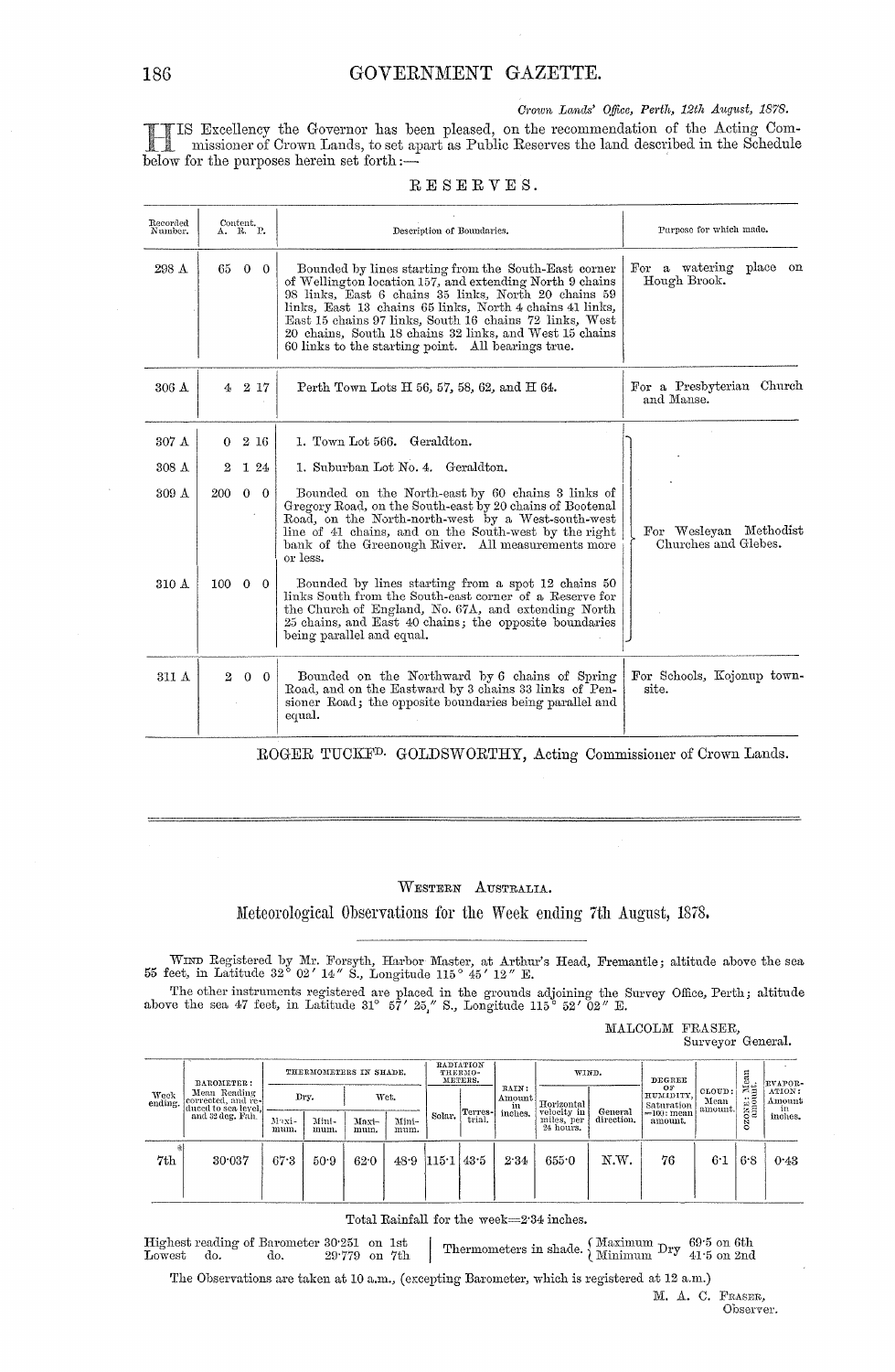| No.                                                                                                                                                                                                                       | Applicants.                                                                                                                                                                                                                                                                                                                                                                                                                                                                                                                                        | Class.                                                                                                                           | Acres.                                                                                                                                                   | Rent.                                                                                                                                                                                                                                                                                                                                                                                                                                           | No.                                                                                                                                                                                                                                                                                                      | Applicants.                                                                                                                                                                                                                                                                                                                                                                                                                     | Class.                                                                                                                                                                         | Acres.                                                                                                                                                   | Rent.                                                                                                                                                                                                                                                                                                                                                                                                                                                                                                                                            |
|---------------------------------------------------------------------------------------------------------------------------------------------------------------------------------------------------------------------------|----------------------------------------------------------------------------------------------------------------------------------------------------------------------------------------------------------------------------------------------------------------------------------------------------------------------------------------------------------------------------------------------------------------------------------------------------------------------------------------------------------------------------------------------------|----------------------------------------------------------------------------------------------------------------------------------|----------------------------------------------------------------------------------------------------------------------------------------------------------|-------------------------------------------------------------------------------------------------------------------------------------------------------------------------------------------------------------------------------------------------------------------------------------------------------------------------------------------------------------------------------------------------------------------------------------------------|----------------------------------------------------------------------------------------------------------------------------------------------------------------------------------------------------------------------------------------------------------------------------------------------------------|---------------------------------------------------------------------------------------------------------------------------------------------------------------------------------------------------------------------------------------------------------------------------------------------------------------------------------------------------------------------------------------------------------------------------------|--------------------------------------------------------------------------------------------------------------------------------------------------------------------------------|----------------------------------------------------------------------------------------------------------------------------------------------------------|--------------------------------------------------------------------------------------------------------------------------------------------------------------------------------------------------------------------------------------------------------------------------------------------------------------------------------------------------------------------------------------------------------------------------------------------------------------------------------------------------------------------------------------------------|
| 631<br>1311<br>1313<br>1351<br>A 3090<br>3305<br>$\bullet$<br>3309<br>,,<br>3315<br>$\overline{\phantom{a}}$<br>3398<br>,,<br>3431                                                                                        | AVON.<br>John Pilkington<br>$\cdots$<br>George Allington<br>$\cdots$<br>John McMillan<br>$\cdots$<br>Denis Bresnahan<br>$\cdots$<br>James B. Roe<br>$\ddotsc$<br>Clarkson and Lukin<br>Do<br><br>Francis S. Watts<br>$\cdots$<br>William Shaddick<br>$\sim$<br>James Forward                                                                                                                                                                                                                                                                       | S. O. Lea.<br> S. O. Lic.<br>33<br>ï<br>$\overline{\mathbf{2}}$<br>$\ddot{i}$<br>$\bullet$                                       | 100<br>100<br>100<br>100<br>12000<br>2000<br>2000<br>1500<br>2000                                                                                        | £s.d.<br>3 15<br>$\bf{0}$<br>315<br>$\mathbf{0}$<br>$\,3\,$<br>$15\,$<br>$\bf{0}$<br>$\,2$<br>10<br>$\bf{0}$<br>12<br>$\mathbf{0}$<br>$\theta$<br>1<br>$\bf{0}$<br>$\theta$<br>$\mathbf 1$<br>$\bf{0}$<br>$\theta$<br>$\mathbf{1}$<br>10 <sup>°</sup><br>$\theta$<br>110<br>$\theta$<br>110<br>$\theta$                                                                                                                                         | A 3276<br>3279<br>,,<br>3280<br>,,<br>3285<br>$\pmb{\mathfrak{z}}$<br>3286<br>,,<br>3443<br>33<br>493                                                                                                                                                                                                    | SWAN.<br>B. D. Clarkson<br>$\ddotsc$<br>Do.<br>$\ddotsc$<br>Rosendo Salvado<br><br>William L. Gibbs<br>$\ddotsc$<br>Charles Morley<br>$\ldots$<br>Samuel Mortimer<br>$\ldots$<br>VICTORIA.<br>Michael O'Brien<br>$\ddotsc$                                                                                                                                                                                                      | 1<br>$\bullet$<br>,,<br>$, \,$<br>$^{\prime}$<br>$\overline{\mathbf{z}}$<br>s. O. Lea.                                                                                         | 5000<br>1320<br>1000<br>2040<br>2000<br>1000<br>100                                                                                                      | $\pounds$ s. d.<br>5<br>$0\quad 0$<br>$\overline{7}$<br>1<br>0<br>$\mathbf{I}$<br>$\bf{0}$<br>$\theta$<br>$\overline{2}$<br>1<br>0<br>$\overline{2}$<br>$\bf{0}$<br>$\mathbf 0$<br>$\mathbf 1$<br>$\theta$<br>$\theta$<br>5<br>$\mathbf 0$<br>$\bf{0}$                                                                                                                                                                                                                                                                                           |
| $\bullet$ $\bullet$<br>3450<br>$\bullet$<br>Ε<br>224<br>225<br>,,<br>226<br>,,<br>227<br>,,<br>232<br>$^{\tiny{\text{31}}}$<br>233<br>,,                                                                                  | <br>John Brown<br><br>EAST.<br>Robert Muir<br><br>Do.<br>$\ddotsc$<br><br>$\mathbf{D_0}$<br>$\ddotsc$<br><br>Do.<br><br><br>Do<br>$\ddotsc$<br><br>Gust. Heinzmann<br>$\ddotsc$                                                                                                                                                                                                                                                                                                                                                                    | ë<br>U<br>Ä<br>,,<br>,,<br>,,                                                                                                    | 2000<br>8000<br>20000<br>20000<br>20000<br>5000<br>15000<br>4000                                                                                         | 1 <sub>0</sub><br>$\bf{0}$<br>5<br>$\bf{0}$<br>0<br>5<br>$\mathbf{0}$<br>$\theta$<br>5<br>$\mathbf{0}$<br>0<br>1<br>$\theta$<br>5<br>3<br>15<br>$\bf{0}$<br>ı<br>$\bf{0}$<br>$\bf{0}$                                                                                                                                                                                                                                                           | 728<br>1207<br>1208<br>1240<br>1241<br>1285<br>1286<br>1287<br>1289<br>1290                                                                                                                                                                                                                              | John Pendergast<br>Isaac Wheelock<br>$\ddotsc$<br>$\cdots$<br>Do<br>$\ddotsc$<br>$\cdots$<br>James Nairn<br>$\cdots$<br>William Stephens<br>$\ddotsc$<br>Edward Goodwin<br>$\cdots$<br>Stephen Clifton<br>$\ddotsc$<br>Thomas L. Kirkup<br>Sam. E. Burges, Jun.<br>Do.                                                                                                                                                          | S. O. Lie.<br>$^{\prime}$<br>,,<br>$\overline{\mathbf{z}}$<br>,,<br>$\overline{\phantom{a}}$<br>,<br>,,<br>$\overline{\phantom{a}}$                                            | 100<br>100<br>100<br>100<br>300<br>100<br>100<br>200<br>100<br>100                                                                                       | $\overline{2}$<br>10<br>0<br>$\overline{2}$<br>10<br>0<br>2 10<br>$\bf{0}$<br>ı<br>5<br>0<br>$\mathbf 3$<br>15<br>0<br>$\theta$<br>5<br>0<br>$\mathbf{o}$<br>5<br>0<br>$\bf{0}$<br>10<br>$\theta$<br>$\bf{0}$<br>5<br>0<br>$\bf{0}$<br>5<br>0                                                                                                                                                                                                                                                                                                    |
| A 3049                                                                                                                                                                                                                    | HAY.<br>G. G. E. Warburton                                                                                                                                                                                                                                                                                                                                                                                                                                                                                                                         | 1                                                                                                                                | 2780                                                                                                                                                     | 2160                                                                                                                                                                                                                                                                                                                                                                                                                                            | 1292<br>A 3011<br>3093<br>,,                                                                                                                                                                                                                                                                             | John Desmond<br>$\ddotsc$<br>Crean Brothers<br><br>Art. & Edw. Lacey<br>$\ddotsc$                                                                                                                                                                                                                                                                                                                                               | ï<br>$\boldsymbol{2}$                                                                                                                                                          | 163<br>4360<br>10000                                                                                                                                     | 8<br>3<br>0<br>ı<br>$\boldsymbol{2}$<br>0<br>$\bf 5$<br>$\bf{0}$<br>0                                                                                                                                                                                                                                                                                                                                                                                                                                                                            |
| A 2985<br>2996<br>,,<br>2997<br>,,<br>2998<br>$\overline{\phantom{a}}$<br>3026<br>,,<br>3027<br>$\overline{\phantom{a}}$<br>3034<br>,,<br>3057<br>,,<br>3058<br>$\overline{\mathbf{a}}$                                   | KENT.<br>And. & Geo. Moir<br>W. Dunn & Bros.<br><br>Do.<br>$\cdots$<br><br>Do<br><br>Jno. Wellstead<br><br>Do<br>A. Y. & A. W. Hassell<br>Dunn Brothers<br><br>Do<br>$\ddotsc$<br>                                                                                                                                                                                                                                                                                                                                                                 | 1<br>$\overline{2}$<br>,,<br>ï<br>,,<br>$\frac{1}{2}$<br>33                                                                      | 10000<br>7000<br>7700<br>1000<br>4800<br>6000<br>5800<br>4000<br>8000                                                                                    | 210<br>$\overline{0}$<br>3<br>$10\,$<br>$\theta$<br>3<br>17<br>0<br>1<br>$\bf{0}$<br>0<br>4<br>16<br>0<br>6<br>$\bf{0}$<br>0<br>1<br>9<br>0<br>$\boldsymbol{2}$<br>$\theta$<br>0<br>$\overline{4}$<br>0<br>0                                                                                                                                                                                                                                    | 3094<br>$\overline{\mathbf{z}}$<br>3095<br>99<br>3096<br>,,<br>3097<br>$\bullet$<br>3098<br>,,<br>3099<br>,,<br>3100<br>,,<br>3101<br>,,<br>3102<br>99<br>3103<br>,,<br>3104<br>,,                                                                                                                       | Do.<br><br>$\cdots$<br>Do.<br><br>$\ddotsc$<br>Do.<br><br>$\ddotsc$<br>Do.<br><br><br>$\mathrm{Do}, \dots$<br>$\ddotsc$<br><br>Do.<br><br>$\ddotsc$<br>Do.<br><br>$\ddotsc$<br>Do.<br><br>$\ddotsc$<br>Do<br><br>$\ddotsc$<br>Do.<br><br><br>Do.<br><br>$\ddotsc$                                                                                                                                                               | ,,<br>,,<br>,,<br>,,<br>,,<br>,,<br>,,<br>,,<br>,,<br>,,<br>,,                                                                                                                 | 10000<br>10000<br>10000<br>10000<br>10000<br>10000<br>5000<br>10000<br>10000<br>5000<br>5000                                                             | 5<br>$\theta$<br>0<br>5<br>0<br>0<br>5<br>$\bf{0}$<br>0<br>5<br>0<br>$\bf{0}$<br>5<br>$\bf{0}$<br>$\bf{0}$<br>5<br>$\bf{0}$<br>0<br>$\,2\,$<br>10<br>0<br>5<br>$\bf{0}$<br>0<br>5<br>$\theta$<br>$\Omega$<br>$\overline{2}$<br>10<br>0<br>$\boldsymbol{2}$<br>10<br>$\bf{0}$                                                                                                                                                                                                                                                                     |
| 1232<br>1263<br>A 3050<br>3052<br>55<br>,, 3064<br>,, 3065                                                                                                                                                                | KOJONUP.<br>Alexander Moir<br>$\cdots$<br>$\mathbf{D_0}$<br>$\ddotsc$<br>$\cdots$<br>Do<br>$\ddotsc$<br>William Noonan<br><br>Alexander Moir<br><br>Josiah Norrish<br>                                                                                                                                                                                                                                                                                                                                                                             | S.O. Lic.<br>ï<br>$\overline{\boldsymbol{r}}$<br>$\overline{\mathbf{z}}$<br>$\overline{\mathbf{z}}$                              | 100<br>100<br>2000<br>7550<br>1000<br>4000                                                                                                               | 5<br>$\bf{0}$<br>0<br>5<br>$\theta$<br>0<br>$\bar{2}$<br>$\theta$<br>0<br>$\overline{7}$<br>12<br>0<br>ı<br>$\bf{0}$<br>0<br>$\overline{4}$<br>$\bf{0}$<br>0                                                                                                                                                                                                                                                                                    | 3105<br>,,<br>3106<br>$, \,$<br>3108<br>$\overline{\phantom{a}}$<br>3109<br>$^{\prime}$<br>3110<br>,,<br>3111<br>٠,<br>3113<br>$\overline{\mathbf{z}}$<br>3114<br>,,                                                                                                                                     | Do<br>$\ddotsc$<br><br>Do<br>John Sydney Davis<br>William F. Waldeck<br>John Eakins<br>Do<br>$\ldots$<br><br>John Pell<br>$\cdots$<br>$\ddotsc$<br>Do<br>$\cdots$<br>٠.,                                                                                                                                                                                                                                                        | ,,<br>,,<br>,,<br>,,<br>,,<br>ï                                                                                                                                                | 5000<br>5000<br>2000<br>6000<br>1000<br>6000<br>1000<br>4000                                                                                             | $\overline{2}$<br>10<br>$\bf{0}$<br>$\overline{2}$<br>10<br>$\bf{0}$<br>ı<br>$\bf{0}$<br>0<br>3<br>$\bf{0}$<br>$\Omega$<br>ı<br>$\bf{0}$<br>$\bf{0}$<br>$\boldsymbol{3}$<br>$\theta$<br>0<br>1<br>0<br>0<br>$\bf 4$<br>$\bf{0}$<br>0                                                                                                                                                                                                                                                                                                             |
| 1305<br>A 3320<br>3328<br>$\bullet$<br>3329<br>$^{\prime \prime}$<br>3330<br>$\bullet$<br>3331<br>,,<br>3332<br>,,<br>3335<br>$\pmb{\mathfrak{z}}$<br>3338<br>55                                                          | MELBOURNE.<br>Thomas Jones<br>$\cdots$<br>Walter Padbury<br><br>Rosendo Salvado<br>$\ddotsc$<br>Do.<br>$\cdots$<br>$\cdots$<br>Do<br>$\cdots$<br><br>Chas. Hennessey<br><br>Rosendo Salvado<br>$\cdots$<br>James B. Roe<br><br>Do<br>$\ddotsc$<br>$\cdots$                                                                                                                                                                                                                                                                                         | S. O. Lic.<br>1<br>,,<br>,,<br>,,<br>, ,<br>,,<br>وو<br>$^{\tiny{\text{32}}}$                                                    | 250<br>1000<br>4000<br>3000<br>1000<br>4000<br>1000<br>1000<br>2000                                                                                      | 12 10<br>$\mathbf{0}$<br>$\theta$<br>$\bf{0}$<br>1<br>4<br>$\bf{0}$<br>0<br>3<br>0<br>$\bf{0}$<br>ı<br>$\bf{0}$<br>$\bf{0}$<br>$\theta$<br>4<br>0<br>1<br>$\bf{0}$<br>0<br>1<br>$\bf{0}$<br>0<br>$\overline{2}$<br>$\bf{0}$<br>0                                                                                                                                                                                                                | 3115<br>,,<br>3117<br>$^{\circ}$<br>3118<br>$\overline{\phantom{a}}$<br>3119<br>$^{\circ}$<br>3120<br>$, \,$<br>3121<br>$\overline{\mathbf{z}}$<br>3122<br>,,<br>3123<br>$\overline{\phantom{a}}$<br>3124<br>,,<br>3125<br>,,<br>3126                                                                    | James Smith<br>$\ddotsc$<br>Thomas Duncan<br>$\cdots$<br>Edw. & F. Wittencom<br>Joseph B. Ridley<br>William Rumble<br><br>Do<br>$\ddotsc$<br><br>Walter Fane<br>$\ddotsc$<br>John Morrissey<br>$\ddotsc$<br>Do<br>$\ddotsc$<br>$\ddotsc$<br>Do<br>$\ddotsc$<br>$\ddotsc$<br>Walter Fane<br>$\ddotsc$                                                                                                                            | $\ddot{2}$<br>$\mathbf 1$<br>$\,2$<br>1<br>,,<br>$\frac{v}{2}$<br>,,<br>دد<br>,,<br>,,                                                                                         | 10000<br>4000<br>5000<br>5000<br>2000<br>2000<br>10000<br>17000<br>15000<br>17000<br>10000                                                               | 5<br>0<br>$\bf{0}$<br>$\overline{4}$<br>$\theta$<br>0<br>$\,2\,$<br>10<br>$\bf{0}$<br>5<br>$\theta$<br>0<br>$\boldsymbol{2}$<br>$\bf{0}$<br>$\Omega$<br>$\boldsymbol{2}$<br>$\bf{0}$<br>$\mathbf 0$<br>$\sqrt{5}$<br>$\bf{0}$<br>0<br>8<br>10<br>$\bf{0}$<br>7<br>$\bf{0}$<br>10<br>$10\,$<br>8<br>0<br>5<br>$\bf{0}$<br>0                                                                                                                                                                                                                       |
| 3051<br>$\bullet$<br>,, 3223<br>,, 3224<br>,, 3226                                                                                                                                                                        | NELSON.<br>Hugh McKenzie<br>$\cdots$<br>William Forrest, Jun.<br>William Spencer<br>$\ddotsc$<br>George Shenton<br>                                                                                                                                                                                                                                                                                                                                                                                                                                | 1<br>$^{\prime}$<br>$, \,$<br>$^{\bullet}$                                                                                       | 4000<br>3000<br>4000<br>2030                                                                                                                             | $\bf{0}$<br>4<br>$\bf{0}$<br>3<br>$\bf{0}$<br>$\bf{0}$<br>$\overline{4}$<br>$\mathbf{0}$<br>$\bf{0}$<br>$\bar{2}$<br>1<br>0                                                                                                                                                                                                                                                                                                                     | $\bullet$<br>3128<br>٠,<br>3129<br>,<br>3131<br>,<br>3132<br>$\bullet$<br>3133<br>,,<br>3134                                                                                                                                                                                                             | Henry Aubrey<br>$\ddotsc$<br>William Nancarrow<br>Thomas Drage<br>$\cdots$<br>Do.<br>$\cdots$<br>$\ddotsc$<br>Do.<br><br><br>Do<br><br>                                                                                                                                                                                                                                                                                         | $\overline{\mathbf{z}}$<br>$, \,$<br>$^{\bullet}$<br>$^{\circ}$<br>53                                                                                                          | 8000<br>2000<br>5000<br>5000<br>5000<br>5000                                                                                                             | $\bf{0}$<br>4<br>$\bf{0}$<br>ı<br>$\mathbf 0$<br>$\theta$<br>$\boldsymbol{2}$<br>10<br>$\bf{0}$<br>$\boldsymbol{2}$<br>$\bf{0}$<br>10<br>$\overline{2}$<br>$\bf{0}$<br>10<br>$\overline{2}$<br>$\bf{0}$<br>10                                                                                                                                                                                                                                                                                                                                    |
| N 928<br>1041<br>,,<br>1049<br>,,<br>1050<br>,,<br>1051<br>,<br>1052<br>$^{\circ}$<br>1056<br>,,<br>1061<br>,,<br>1077<br>,, 1078<br>,, 1080<br>,, 1085<br>,, 1086<br>,, 1092<br>,, 1094<br>,, 1096<br>,, 1097<br>,, 1098 | NORTH.<br>And. J. Ogilvie<br>Murch. P. Company<br>Richard Oxenham<br>John Ryan<br>$\ddotsc$<br>And. J. Ogilvie<br><br>Wm. Nancarrow<br>$\cdots$<br>Thos. C. Williams<br>$\ddot{\phantom{a}}$<br>Wm. Nancarrow<br>$\cdots$<br>Geo. Jos. Lockyer<br>$\cdots$<br>Do<br>$\sim$ 100 $\sim$<br>Edw. Robinson & Co.<br>Alex. R. Richardson<br>$\begin{tabular}{l} Do. \\ Edward T. Hooley \end{tabular}.$<br>Richardson & Edgar<br>$\mathrm{Do}$<br><b>Contract Contract</b><br>$Do. \dots$<br>$\sim$<br>$\cdots$<br>$\mathbb{D}^0$<br>$\sim$<br>$\cdots$ | C<br>,,<br>.,,<br>33<br>$^{\prime}$<br>$, \,$<br>$^{\bullet}$<br>$^{11}$<br>,,<br>وو<br>$, \,$<br>,,<br>,,<br>$, \,$<br>,,<br>,, | 10000<br>10000<br>7000<br>10000<br>5000<br>10000<br>4000<br>10000<br>4000<br>3000<br>4660<br>20000<br>20000<br>20000<br>20000<br>20000<br>15000<br>15000 | 210<br>$\bf{0}$<br>1<br>$\theta$<br>0<br>ı<br>$\theta$<br>0<br>$\overline{2}$<br>-10<br>0<br>ı<br>- 5<br>0<br>$\overline{2}$<br>10<br>0<br>$1 \quad 0$<br>0<br>$2\,$ $10$<br>0<br>1<br>$\bf{0}$<br>0<br>$0\quad 0$<br>1<br>1<br>$5\quad$<br>5<br>$\mathbf{0}$<br>$\bf{0}$<br>5<br>$\mathbf{0}$<br>$\bf{0}$<br>$\rm 5$<br>$\mathbf{0}$<br>$\theta$<br>$\rm 5$<br>$\overline{0}$<br>$\Omega$<br>$5\quad 0\quad 0$<br>$3\,$ 15 $\,$ 0 $\,$<br>3150 | 3135<br>,,<br>3136<br>5.5<br>3137<br>$^{\circ}$<br>3138<br>5.5<br>3139<br>دد<br>3140<br>$\overline{\phantom{a}}$<br>3145<br>,<br>3147<br>$\bullet$<br>3150<br>$\mathbf{r}$<br>3151<br>,,<br>,, 3152<br>,, 3153<br>3154<br>$\mathbf{.}$<br>,, 3155<br>,, 3156<br>,, 3157<br>,, 3158<br>,, 3160<br>,, 3165 | John Mills<br>$\cdots$<br>John Sydney Davis<br>Edw. W. Clarkson<br>John Eakins<br>$\ddotsc$<br>$Do.$<br>Richard Oxenham<br>Arthur J. Finnerty<br>William Stephen<br>James & Walter Bell<br>Do<br>Mich. Morrissey<br>$\mathbb{D}^0$<br>Joseph D. Warren<br>$\mathbf{\hat{D}}$ o<br>$\ddotsc$<br>$\mathbb{D}^0$<br>$\ldots$<br>$\ldots$<br>Caleb Sewell<br>$\ddotsc$<br>Do<br>Thomas C. Williams<br>$\ddotsc$<br>John Edw. Sewell | ï<br>$\overline{\mathbf{r}}$<br>دد<br>,,<br>$, \,$<br>$\ddot{2}$<br>,,<br>$^{\prime}$<br>$^{\prime}$<br>$^{\prime\prime}$<br>,,<br>, ,<br>$, \,$<br>,,<br>,,<br>,,<br>,,<br>,, | 2000<br>6000<br>2000<br>2000<br>1000<br>2000<br>10000<br>8000<br>5000<br>6400<br>7330<br>2000<br>6000<br>2000<br>4000<br>3000<br>10000<br>10000<br>10000 | $\overline{2}$<br>0<br>$\bf{0}$<br>6<br>0<br>0<br>$\overline{2}$<br>$\bf{0}$<br>$\mathbf 0$<br>$\,2$<br>0<br>$\bf{0}$<br>$\mathbf 1$<br>0<br>0<br>$\rm _2$<br>$\mathbf 0$<br>$\bf{0}$<br>$\overline{5}$<br>$\bf{0}$<br>0<br>0<br>$\bf{0}$<br>4<br>2 10<br>$\mathbf{0}$<br>3<br>$\bf{0}$<br>4<br>3 13<br>6<br>1<br>0<br>$\bf{0}$<br>0<br>$\mathbf{0}$<br>3<br>$\mathbf{0}$<br>1<br>0<br>$\mathbf{0}$<br>$\boldsymbol{2}$<br>0<br>$\mathbf 0$<br>110<br>$\bf{0}$<br>5<br>$\bf{0}$<br>$\bf{0}$<br>5<br>$\mathbf{0}$<br>$\mathbf 0$<br>5<br>$\theta$ |
| ,, 1099<br>A 2980<br>,, 2981<br>, 2983<br>,, 3061<br>,, 3213                                                                                                                                                              | Edward T. Hooley<br>PLANTAGENET.<br>Edward Gillam<br>$\sim$<br>$\cdots$<br>$\cdots$<br>G. G. E. Warburton<br>SUSSEX.<br>E. Brockman & Co                                                                                                                                                                                                                                                                                                                                                                                                           | $, \,$<br>$^{\bullet}$<br>1<br>,,<br>وو<br>$^{\prime}$<br>1                                                                      | 20000<br>2000<br>2000<br>4000<br>1500<br>1000                                                                                                            | $5\quad 0$<br>$\bf{0}$<br>$1 \t0 \t0$<br>1<br>$0\quad 0$<br>$1 \quad 0 \quad 0$<br>1100<br>$1 \quad 0 \quad 0$                                                                                                                                                                                                                                                                                                                                  | ,, 3166<br>3167<br>$\mathbf{1}$<br>,, 3168<br>, 3169<br>,, 3171<br>,, 3174<br>, 3175<br>,, 3177<br>,, 3180<br>,, 3181                                                                                                                                                                                    | Howard, Shenton, & Co.<br>$\mathbf{Do}$<br>$\ddotsc$<br>Do<br>$\cdots$<br>James Nairn<br>$\ldots$<br>John Craney<br>Henry F. Waldeck<br>John Pell<br><b>Contract Contract</b><br>Richd. Rowland, Jun.<br>Mary Smith & Sons<br>John Stokes                                                                                                                                                                                       | ,,<br>,,<br>,,<br>,,<br>ï<br>,,<br>$\ddot{2}$                                                                                                                                  | 10000<br>4000<br>10000<br>13764<br>2000<br>5000<br>1000<br>5000<br>5000<br>5000                                                                          | $\bf{0}$<br>5<br>0<br>$\overline{2}$<br>$\mathbf 0$<br>$\theta$<br>$\mathbf 0$<br>5<br>$\mathbf{0}$<br>$\mathbf{0}$<br>6 18<br>$\mathbf 0$<br>$\mathbf{1}$<br>$\bf{0}$<br>$\mathbf 0$<br>5<br>$\mathbf{0}$<br>$\mathbf 0$<br>$\mathbf{1}$<br>$\mathbf{0}$<br>$\mathbf 0$<br>5<br>$\bf{0}$<br>$\bf{0}$<br>$2\,10$<br>210<br>$\theta$                                                                                                                                                                                                              |
| ,, 3214<br>513<br>1344<br>A 3272<br>,, 3274                                                                                                                                                                               | Do<br>SWAN.<br>James Anderson<br>Geo. Buckingham  S. O. Lic.<br>James B. Roe…<br>$\ldots$<br>Do.<br>$\sim$<br>$\cdots$                                                                                                                                                                                                                                                                                                                                                                                                                             | $\overline{\mathbf{z}}$<br>S.O. Lea.<br>1<br>$\overline{\mathbf{z}}$                                                             | 1000<br>100<br>100<br>1000<br>1500                                                                                                                       | $1 \quad 0 \quad 0$<br>5 0 0<br>3150<br>$1 \quad 0 \quad 0$<br>1100                                                                                                                                                                                                                                                                                                                                                                             | ,, 3183<br>,, 3184<br>,, 3185<br>1306<br>A 3223                                                                                                                                                                                                                                                          | Waldeck & Brand<br>Duncan Macpherson<br>$D_0, \ldots, \ldots, \ldots, \ldots$<br>WILLIAMS.<br>Thomas Giblett<br>William Gibbs<br>$\cdots$                                                                                                                                                                                                                                                                                       | ï<br>2<br>,,<br>[S. O. Lie.<br>1                                                                                                                                               | 5000<br>2000<br>6500<br>100<br>1000                                                                                                                      | $\theta$<br>$5 -$<br>$\mathbf{0}$<br>$\overline{0}$<br>$\mathbf{1}$<br>$\mathbf{0}$<br>$\overline{\phantom{0}}$<br>3<br>5<br>5<br>$0\quad 0$<br>$1 \quad 0 \quad 0$                                                                                                                                                                                                                                                                                                                                                                              |

Crown Lands' Office, Perth, August 1st, 1878.  $R_{1878:-}$ DETURN of Applications for Leases and Licenses of Crown Land approved during July,

ROGER TUCKF<sup>D.</sup> GOLDSWORTHY, Acting Commissioner of Crown Lands.

# NOTICE.

HAVE applied to the Toodyay Roads **Continued** Board for permission to put a gate on the road leading from Newcastle to the old Town-<br>site, where it leaves the Culham road.

July 20, 1878. W. D. CLARKSON.

# NOTICE.

HAVE applied to the Murray Roads<br>Board for permission to place a swing gate across the road leading from Mandurah to Bunbury, at the 54-mile post.

August 1, 1878.

HENRY SUTTON.